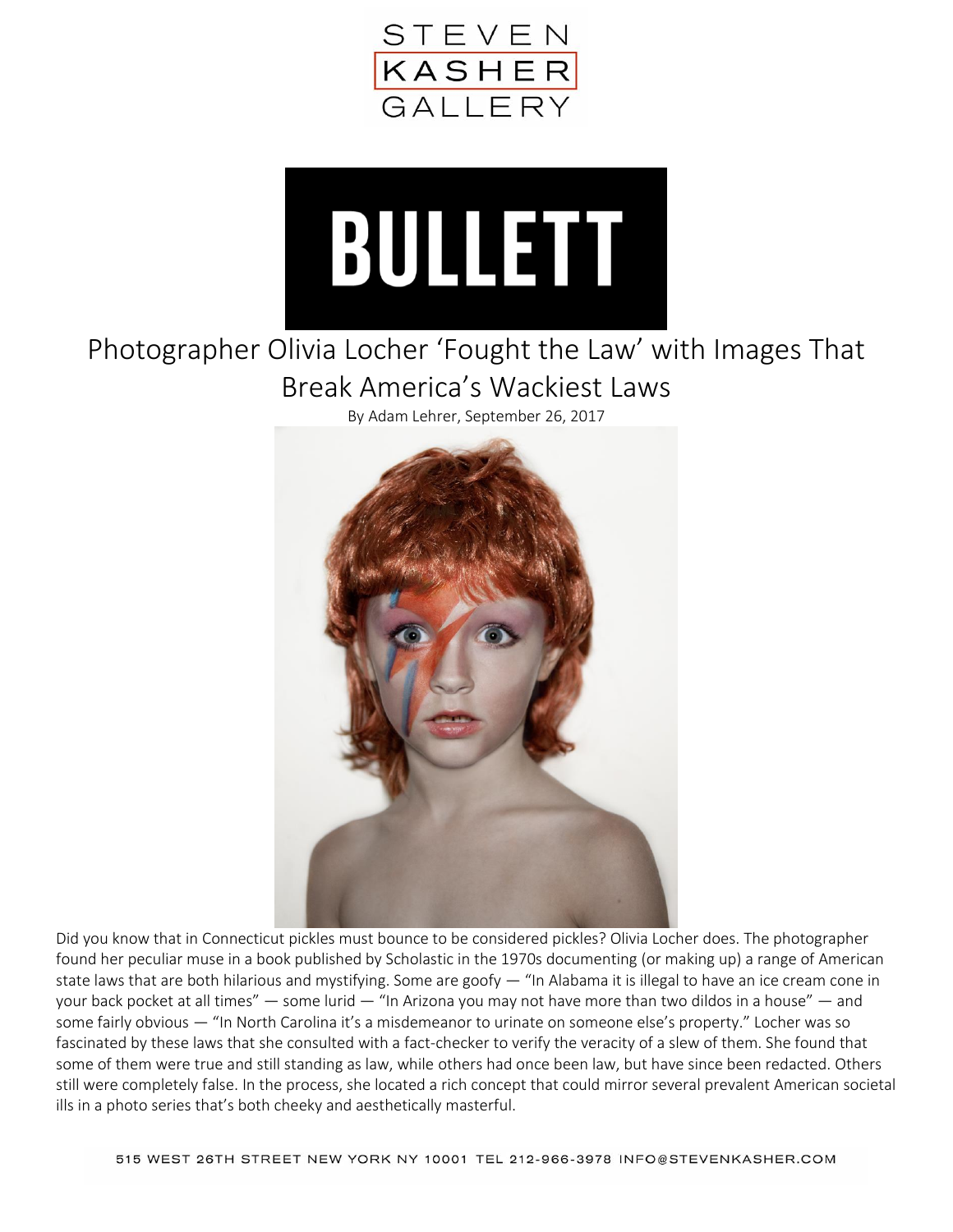

An example: one of these laws (and this one was once true) is that in a certain area in Texas it was illegal for children to have unusual haircuts (imagined beautifully by Locher as a young girl made up to look like Bowie on the cover of Aladdin Sane). Goofy as it sounds, the law was indicative of the ingrained bigotries that have now come to dominate American discourse. The laws that were never real, on the other hand, reinforce the era of fake news. We find ourselves living in a country where people will believe anything so long as it affirms their preexisting view of the world.

Taken between 2013 to 2016, these photographs are now available as a covetable photo book entitled I Fought the Law: Photographs by Olivia Locher of the Strangest Laws from Each of the 50 States as well as a solo show at Steven Kasher Gallery (on view through October 21). Locher staged 50 vibrant, humorous and sharply satirical color photographs that enacted these various real and mythic laws: "In Delaware it's illegal to consume perfume" is shot as a woman drinking a bottle of Chanel no. 5, "In Indiana it's illegal for a man to be sexually aroused in public" depicts a slender man in pinstripe pajama pants with a massive erection, and "In Ohio it's illegal do disrobe in front of a man's portrait" finds a young woman taking her shirt off in front of a representational painting of an old white dude. Meanwhile, you've probably seen that photo of the ice cream dripping down a woman's back pocket on your Instagram feed at one time or another.

These images are easy and fun to look at but carry with them considerable conceptual and political weight. They depart from what we tend to associate with fine art photographic history in that they abandon that dark and poetic quality (think Diane Arbus, Peter Hujar, Man Ray) in favor of an aesthetic more in line with the characteristics of Pop Art. This is also where the images gain their strength and are indicative of Locher's cultural mindset. The artist grew up in Johnstown, Pennsylvania, which she describes as a lovely and idyllic community. It has also been the site of numerous floods that have destroyed the entire town three times over. This historical fact has been made scarier by her revelation that these flood waters became electric, causing the town to become awash in floating electrocuted bodies (in fact, the Red Cross was created due to the flooding of Johnstown). This has informed her artistic sensibility and goes to explain her intentions with I Fought the Law. "There was always this knowledge that any time a wave could wash over and destroy the whole town," she says. "That became my understanding of suburbia and America. I've always been interested in how things are so fucked up a little bit below the surface. David Lynch's Blue Velvet always stuck with me, how there can be a field full of flowers but just below the surface is all this decay and darkness."

Olivia came to photography through an early fascination with Juergen Teller's campaigns for Marc Jacobs – she'd often try to stage pictures to look like them. She graduated from SVA with a BFA in photography in 2013 and has appeared in numerous group shows alongside contemporaries like Aneta Bartos and Shae Detar. She is a voracious consumer of art. Her Flatiron apartment that she shares with her brother and champion Brendan Locher, who often assists her with her work, is littered with walls and walls of books: a mash-up of Robert Mapplethorpe and Arthur Rimbaud's Welcome to Hell, a Roe Ethridge book, books by Warhol, and so many more. While she seems to be unpretentious about her own work, she radiates fierce intelligence and engagement with contemporary art and politics during discussion. I Fought the Law, with its sharp focus, encapsulates her desire to make people question the world they inhabit. "If you're making something that people truly hate, you're winning," she says. "All the American artists I like had trouble gaining early credibility. If it's an offense to people then it's working. I always felt like an image could slap someone in the face."

If you're detecting a strong political undercurrent to this project, you're right. Locher has always been as politically engaged as she was artistically inclined. This is an artist who dropped out of high school but still managed to educate herself thoroughly enough to wind up in one of the most prestigious BFA programs in the country. Locher tells me that she was the one protester giving Dick Cheney the middle finger when the much-disdained former Vice President visited her town. At a Bernie Sanders rally during the presidential campaign, Olivia and Brendan found themselves accosted by Fox News host Gavin McInnes (the mentally unstable co-founder of VICE), only to find he edited all of her and Brendan's